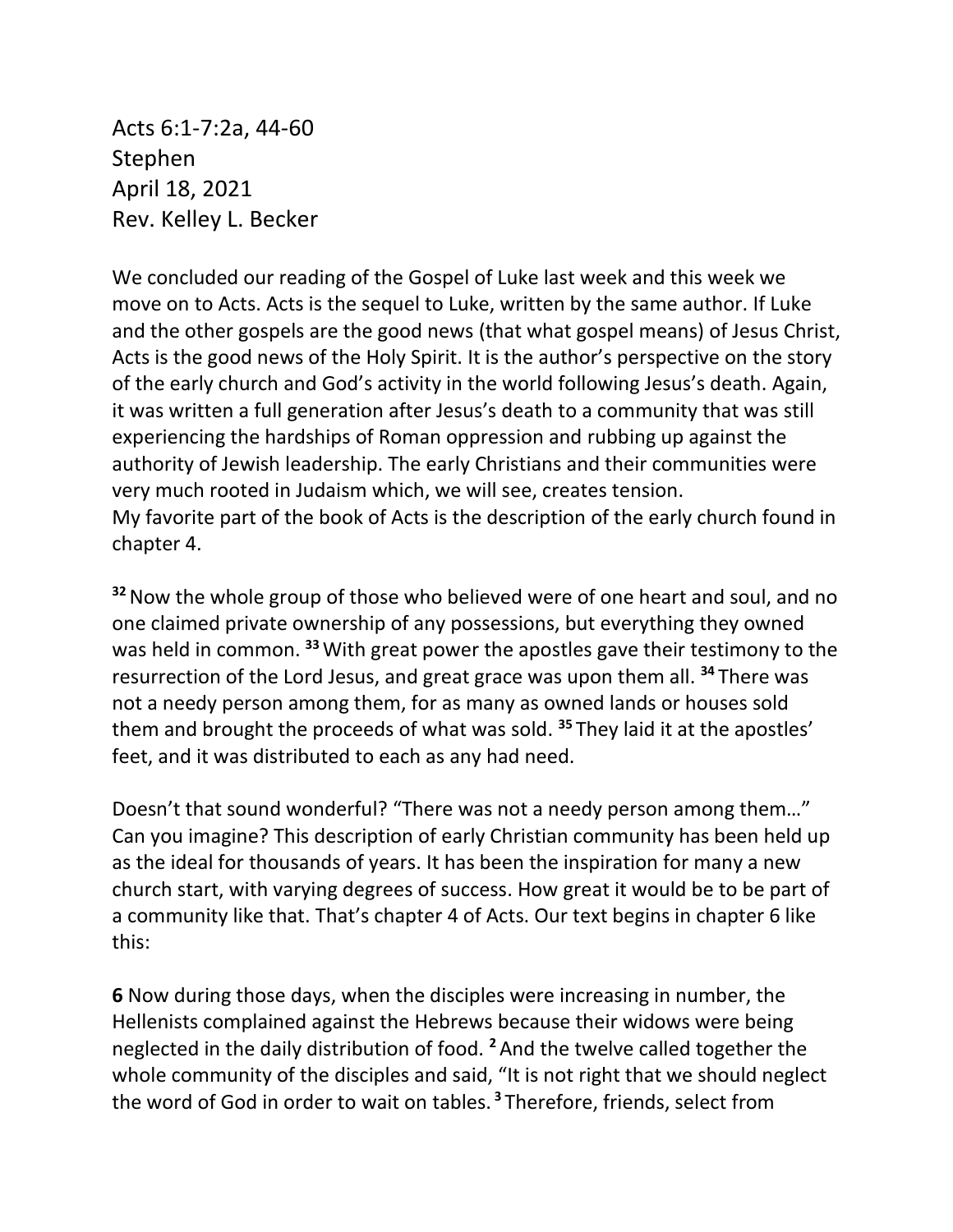among yourselves seven men of good standing, full of the Spirit and of wisdom, whom we may appoint to this task, <sup>4</sup> while we, for our part, will devote ourselves to prayer and to serving the word." **<sup>5</sup>**What they said pleased the whole community, and they chose Stephen, a man full of faith and the Holy Spirit, together with Philip and 5 others: Prochorus, Nicanor, Timon, Parmenas, and Nicolaus, a proselyte of Antioch. **<sup>6</sup>** They had these men stand before the apostles, who prayed and laid their hands on them.

**<sup>7</sup>** The word of God continued to spread; the number of the disciples increased greatly in Jerusalem, and a great many of the priests became obedient to the faith.

So, already just 2 chapters after that lovely description of community, there were complaints about equity. That sure didn't last long. According to the text, there were two groups among these early followers; the Hebrews, who spoke Aramaic and the Hellenists, who spoke Greek. All were followers of Jesus, but they were very different culturally. The twelve apostles, who were in charge, were part of the Hebrew group. The complaint was that the Greek speaking widows were not being properly cared for by the community. In other words, there were, in fact, needy people among them. The twelve were so busy preaching, they didn't have time to actually help people, so they, with the approval of the whole community, appointed 7 Hellenist men (we know they were Hellenist because of their names) to make sure the widows and others had what they needed. The twelve apostles would pray and proclaim the word, and the 7 deacons would do their job, taking care of the people. Everyone would stay in their lane and all would be well.

But how does the Yiddish proverb go? "Men plan and God laughs."

The story continues:

**8** Stephen, full of grace and power, did great wonders and signs among the people. **<sup>9</sup>** Then some of those who belonged to the synagogue of the Freedmen (as it was called), Cyrenians, Alexandrians, and others of those from Cilicia and Asia, stood up and argued with Stephen. **<sup>10</sup>** But they could not withstand the wisdom and the Spirit with which he spoke. **<sup>11</sup>** Then they secretly instigated some men to say, "We have heard him speak blasphemous words against Moses and God." **<sup>12</sup>** They stirred up the people as well as the elders and the scribes; then they suddenly confronted him, seized him, and brought him before the council. **<sup>13</sup>** They set up false witnesses who said, "This man never stops saying things against this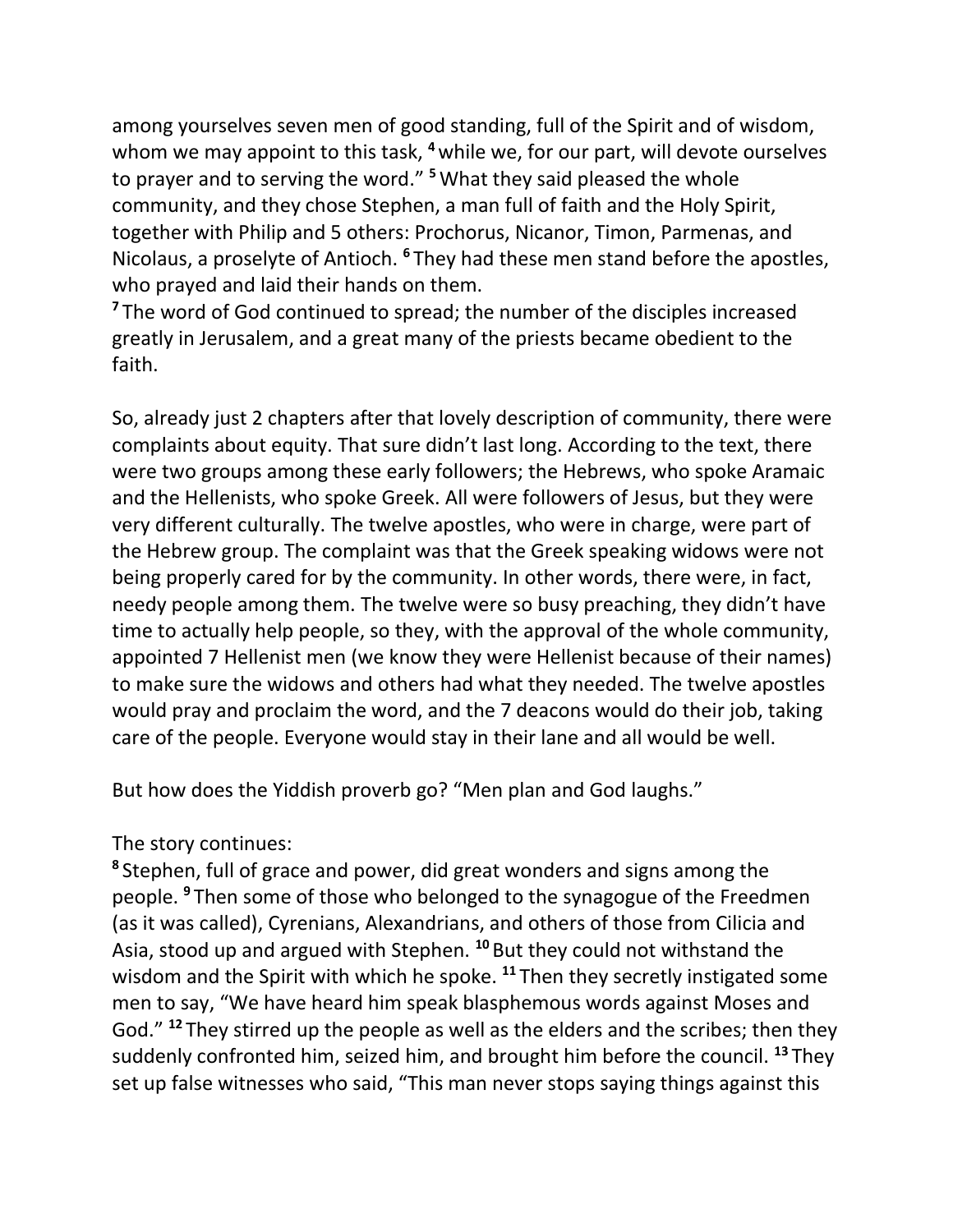holy place and the law; **<sup>14</sup>** for we have heard him say that this Jesus of Nazareth will destroy this place and will change the customs that Moses handed on to us." **<sup>15</sup>** And all who sat in the council looked intently at him, and they saw that his face was like the face of an angel. Then the high priest asked him, "Are these things so?" **<sup>2</sup>** And Stephen replied: "Brothers and fathers, listen to me.

And Stephen went on to preach a very long sermon that eventually led to his death by stoning. This text is the source of a very worn-out joke about Stephen being stoned because his sermon was so very long. While I am sure you can relate, that is not actually why he was stoned…so don't get any ideas. He was stoned because he pointed out to the Sanhedrin (the Jewish Council) that throughout their history, every time God tried to change things, the people bucked up against that change. In fact, in his long sermon, he gave example after example of God moving in the world and the people digging in their heels to stay where they were. I think it is worthwhile to note that the plan was for Stephen to be quietly helping the people. Instead, he was, "full of grace and power, did great wonders and signs among the people." So much for everyone staying in their lane. Of course, the spirit of God cares nothing about our lanes. And to be fair, I am deeply suspicious of proclaimers of the word (preachers) who don't think helping people is part of their calling. Additionally, we all know that, when we help people, we are actually proclaiming the word of God, so no wonder God laughs at our plans. We don't really know what we are doing.

The straw that broke the proverbial camel's back as far as the Sanhedrin were concerned was this part of Stephen's sermon, when he talked about the temple. **<sup>44</sup>** "Our ancestors had the tent of testimony in the wilderness, as God directed when he spoke to Moses, ordering him to make it according to the pattern he had seen. **<sup>45</sup>**Our ancestors in turn brought it in with Joshua when they dispossessed the nations that God drove out before our ancestors. And it was there until the time of David, **<sup>46</sup>** who found favor with God and asked that he might find a dwelling place for the house of Jacob. **<sup>47</sup>** But it was Solomon who built a house for him. **<sup>48</sup>** Yet the Most High does not dwell in houses made with human hands; as the prophet says,

**<sup>49</sup>** 'Heaven is my throne,

and the earth is my footstool.

What kind of house will you build for me, says the Lord,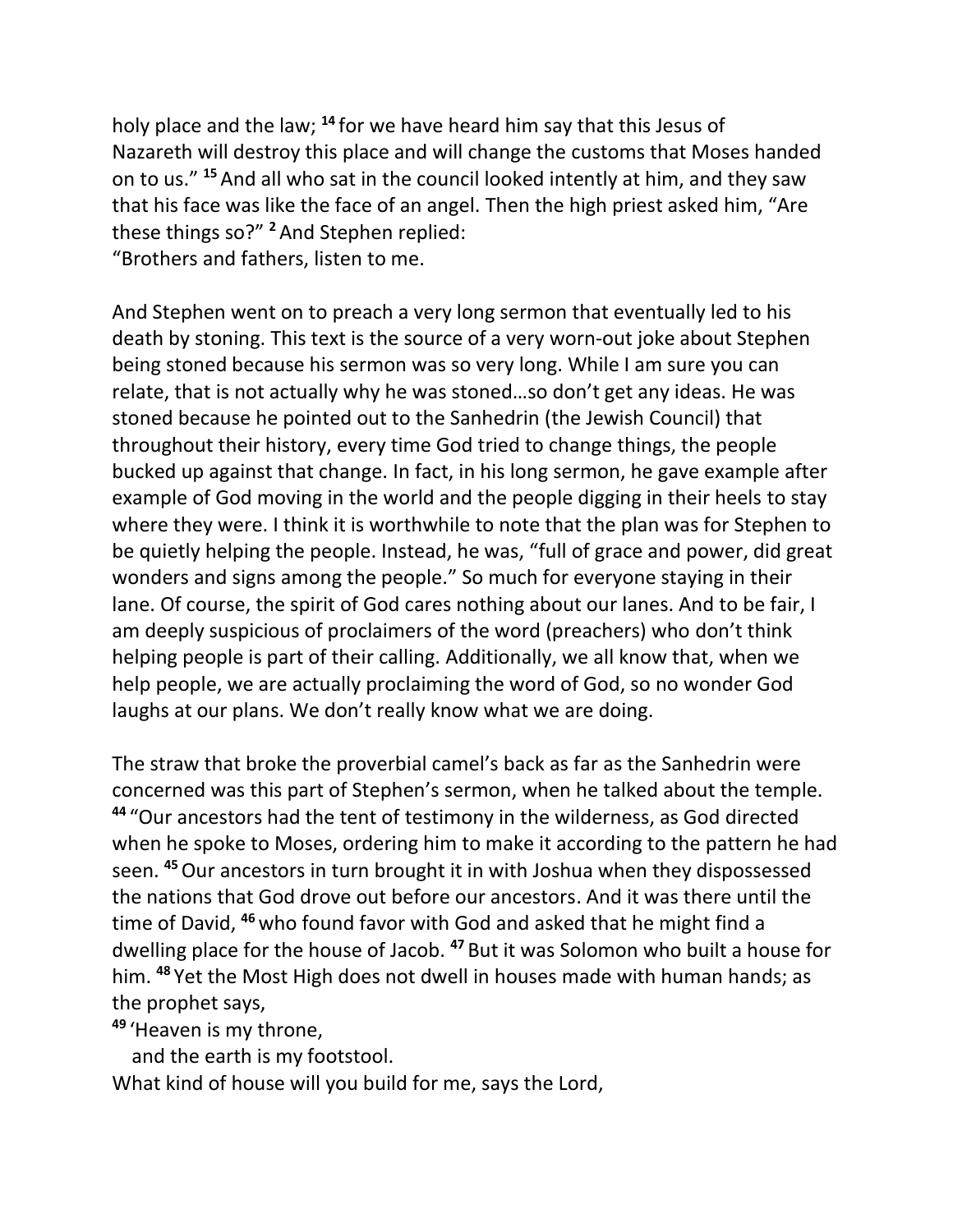or what is the place of my rest? **<sup>50</sup>**Did not my hand make all these things?'

**<sup>51</sup>** "You stiff-necked people, uncircumcised in heart and ears, you are forever opposing the Holy Spirit, just as your ancestors used to do. **<sup>52</sup>**Which of the prophets did your ancestors not persecute? They killed those who foretold the coming of the Righteous One, and now you have become his betrayers and murderers. **<sup>53</sup>** You are the ones that received the law as ordained by angels, and yet you have not kept it."

The words the author had Stephen preach, though set in a story that took place in the early first century, right after Jesus's death, were more in response to the destruction of the temple in 70 C.E., which happened shortly before the author wrote Luke and Acts. Until then, Judaism was dependent on the temple as the place where human beings could interact with God. We can understand why Luke would want to address the anxiety the people in his community had about the absence of the temple.

The point Stephen was trying to make was that the spirit of God was moving in a new way, a way that was not dependent on a building. In these days of empty churches due to the pandemic, we can relate to the anxiety in Luke's community. I am grateful that this congregation has been patient and relied on science with regard to reopening the building. It hasn't been so in other churches. I've heard tales of ugliness as church leaders have made decisions about whether to return to in-person worship.

But our temporary closures are quite small compared to Stephen's message about the temple being completely unnecessary. Sadly, and predictably, the response to Stephen's message was violence. Change is hard, isn't it? And sometimes our fear of change brings out the worst in us. It certainly brought out the worst in the people listening to Stephen that day.

**<sup>54</sup>**When they heard these things, they became enraged and ground their teeth at Stephen. **<sup>55</sup>** But filled with the Holy Spirit, he gazed into heaven and saw the glory of God and Jesus standing at the right hand of God. **<sup>56</sup>** "Look," he said, "I see the heavens opened and the Son of Man standing at the right hand of God!" **<sup>57</sup>** But they covered their ears, and with a loud shout all rushed together against him. **<sup>58</sup>** Then they dragged him out of the city and began to stone him; and the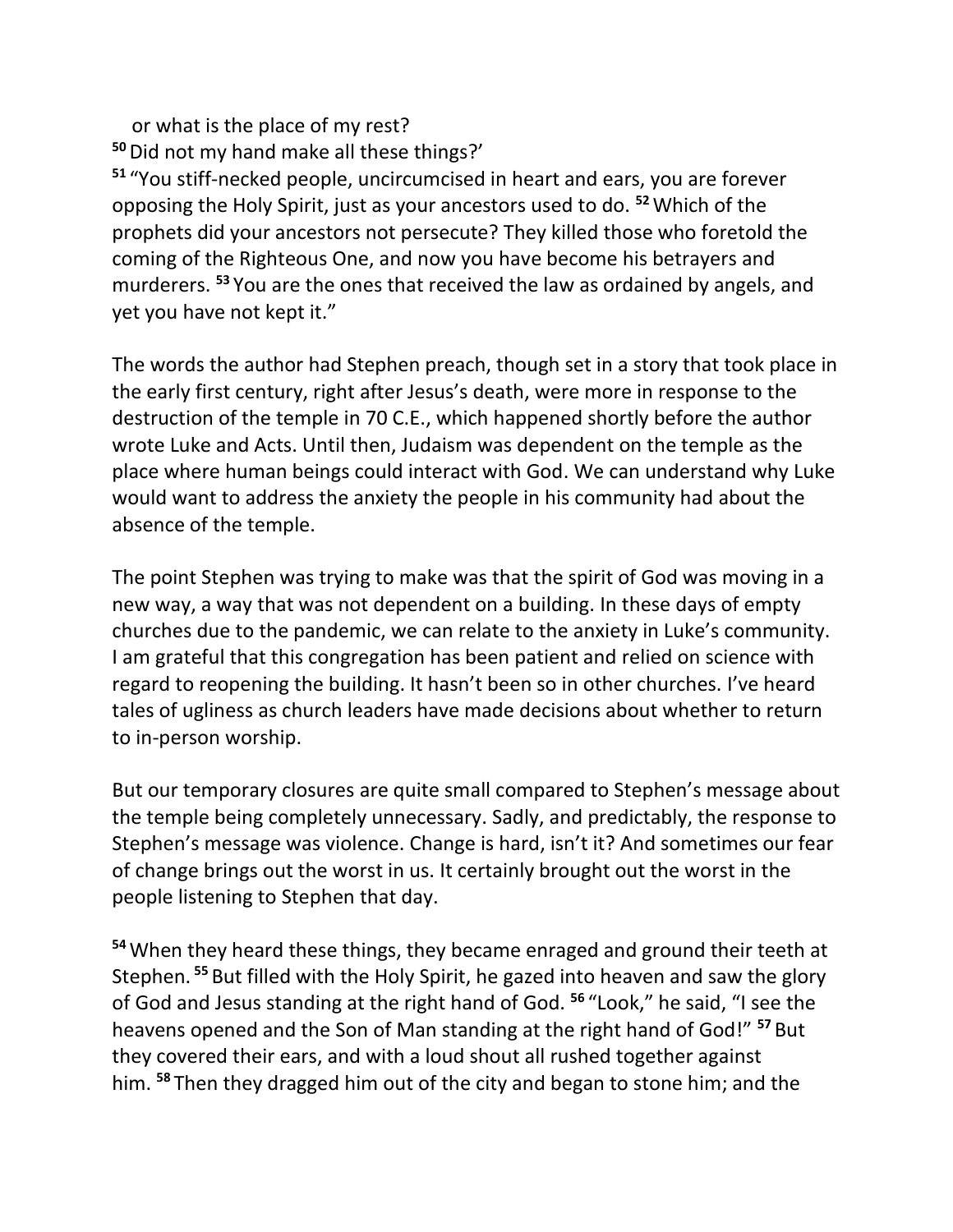witnesses laid their coats at the feet of a young man named Saul. **<sup>59</sup>**While they were stoning Stephen, he prayed, "Lord Jesus, receive my spirit." **<sup>60</sup>** Then he knelt down and cried out in a loud voice, "Lord, do not hold this sin against them." When he had said this, he died.

In the face of an angry crowd, Stephen delivered his own prophetic message that accused the people of rejecting the prophets and opposing the Holy Spirit. This story has proven to be dangerous. It intentionally draws parallels between Jesus's death and Stephen's, which has fueled the fires of anti-Semitism. "Those bad Jewish leaders…they killed Jesus and then they killed Stephen." It is inappropriate to use this story that way. First, the Romans crucified Jesus as an insurrectionist. It was a state-sanctioned execution. The Romans held all the power. Stephen's death was more like a lynching, like mob violence. The Sanhedrin had some legal power, but what happened to Stephen was not about justice, it was about fear and control.

And to Stephen's point, almost at every turn, the ways of God have been met first with resistance. Instead of embracing what the Spirit is doing, we allow our fear of change and fear of "the other" to cause us to dig our heels in for a fight, as if God needs us to protect God from "them." God doesn't need us to protect God. God needs us to care for each other.

Human history is filled with examples of human beings trying to assuage their fear and hold on to power by using violence and people of faith, sadly, are not immune to these ways. We talk about Stephen as the first Christian martyr and there have been many others. But Christians have used their beliefs as a reason to impose violence on other people as well. We've killed Muslims in the crusades, burned women we decided were witches at the stake, bombed abortion clinics, lynched our Black siblings, tortured and killed Indigenous people, while stealing their land, and still today allow medical practitioners to perform conversion therapy on teens in the LGBTQ+ community. All of these things are acts of violence against our neighbors and all of them have been defended by Christians who understand these things to be in keeping with what it means to be followers of Jesus. So no, we don't get to point our fingers at the Sanhedrin and say, "Look at those bad people…we would never do such a thing." The truth is, we've proven over and over again that we would.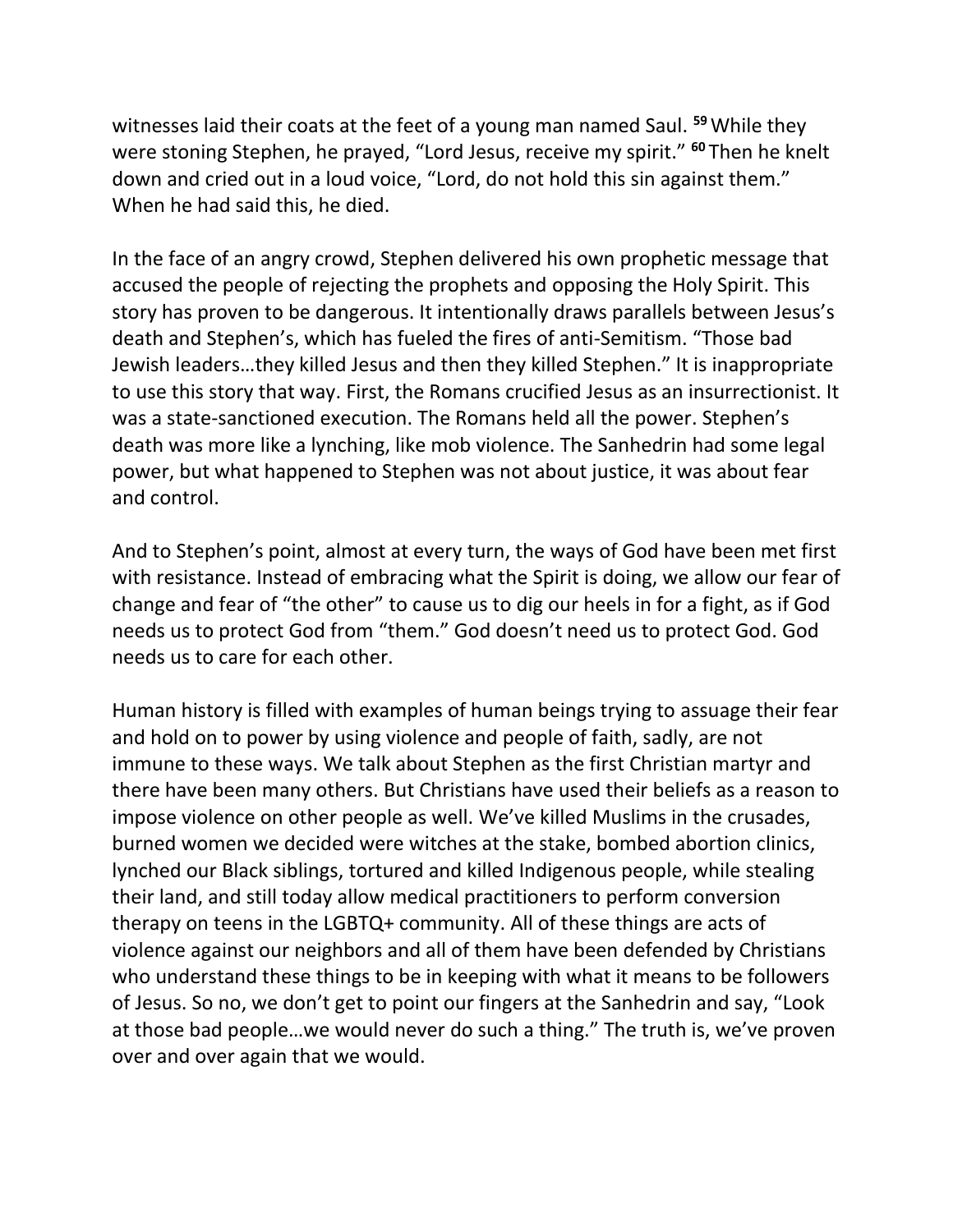In spite of us and our fear, the Spirit of God continues to work and keeps moving in new directions, doing new things. If we were to keep reading in Acts, we would see that after Stephen's death, many followers of Jesus took off out of Jerusalem because they were afraid they would be next. As a result, the stories of Jesus were shared all over Judea and Samaria, spreading the good news beyond Jewish communities to the Gentiles. Christianity grew in the homes of its followers, around tables where food was shared, prayers were prayed, scripture was read, and stories were told. God's people did interact with God without the temple. God was, indeed, doing a new thing.

Preparing for this sermon has caused me to consider that, historically, people of faith have hurt a lot of people because they didn't believe the right things. But believing the right things has rarely had anything to do with the kin-dom of God Jesus came to reveal and the love he thought was worth dying for. It also has nothing to do with that idyllic Acts 4 community, which was meant to reflect the kin-dom of God and God's desire for shalom for all of creation.

The violence in our nation this week has reminded me of just how far from God's vision for the world we are. Rev. Dr. Lisa Davison, Hebrew Bible professor at Phillips Theological Seminary wrote about that on social media this week. She wrote, "The Holy's shalom seeks the well-being and personal fulfillment of everyone. Shalom embraces justice, reconciliation, and nonviolence. Shalom is the experience of being in right relationship with the Divine, which would mean that you see yourself and your neighbors as God does: inherently good and worthy of respect. Such a state of being would make violence impossible because each person would be valued as an image of the Divine in the world…"

Friends, being a follower of Jesus is about one thing: believing in the inherent worth of all of creation and treating each other accordingly. That's all. There is no theology test. We can argue over whether God resides in tents, temples, empty churches, homes, or everywhere, but in the end, if we don't take care of each other, we haven't acknowledged God's presence in our lives at all. We can argue over doctrine and creed, the trinity, the right way to worship and the right songs to sing, but none of it has anything to do with following the ways of Jesus. We are just supposed to take care of each other.